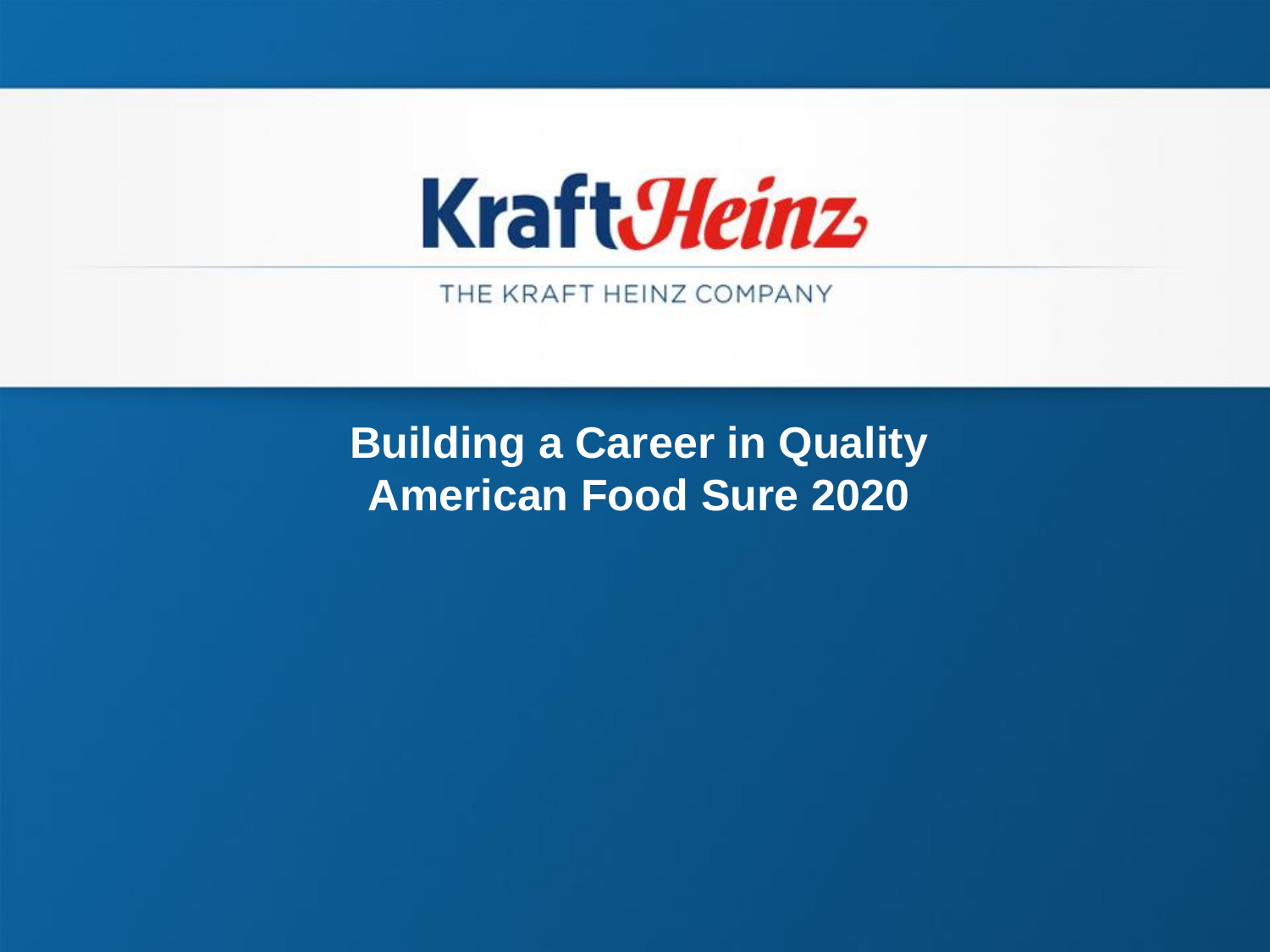### **What does it take to rise to the top in Quality?**

- Technical and Leadership skills needed to advance in **Quality**
- **Continued Education**
- **Critical Experiences**
- **Extraordinary Results**
- Unwritten Rules/Skills
- **Balancing Work and Family**



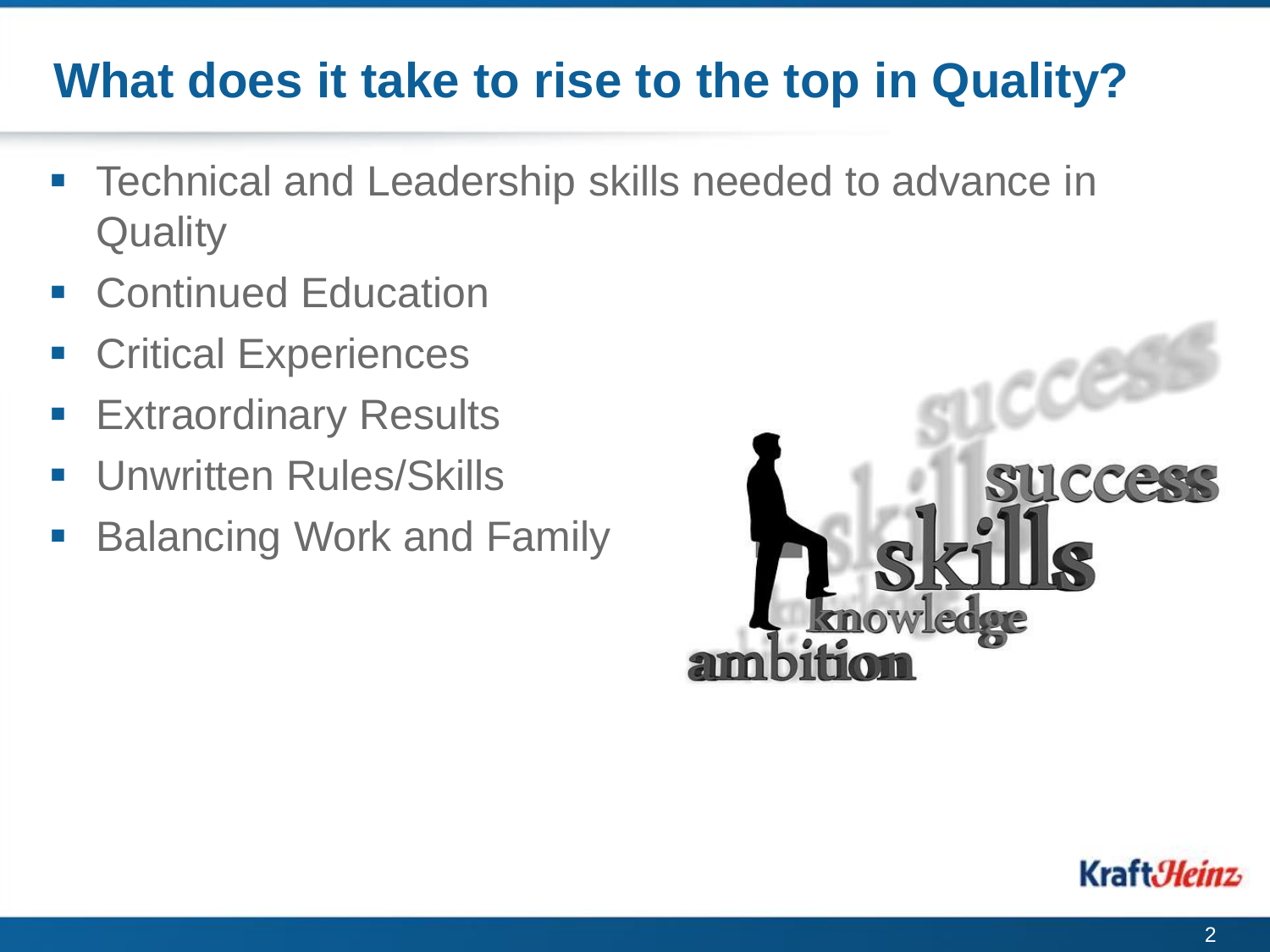### **Technical Skills- Go Deep**

■ Pick an area that you enjoy and spend time becoming the expert. This may require 5-10 years of experience, but will set you apart from your peer set. This may include but is not limited to: Sanitation, Microbiology or Product Category.

Benefits:

- You are the expert and "go to" person in that area, and a true asset.
- Competitive advantage against peer set

Share a Career Experience: manager Joe and sanitation

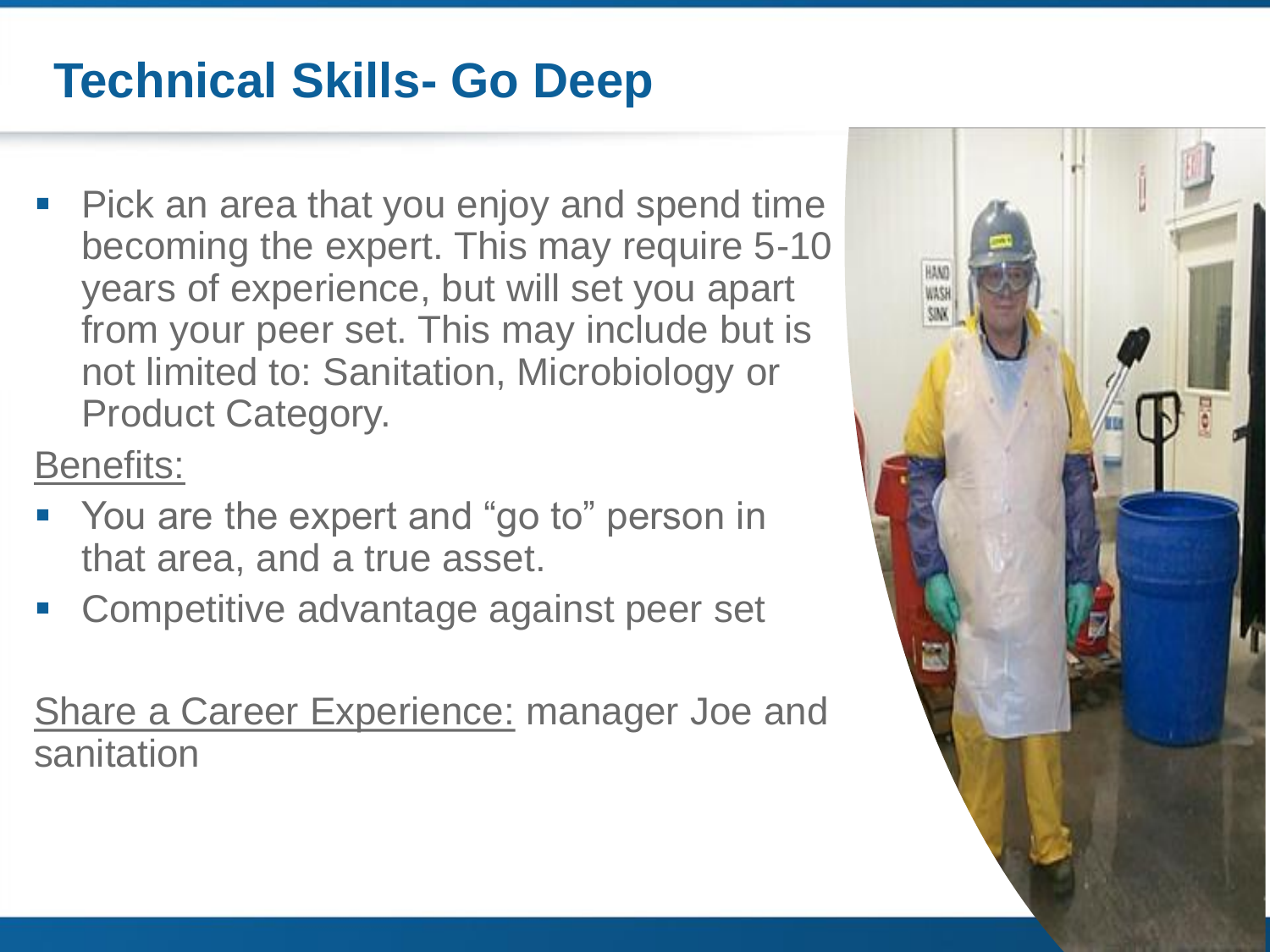#### **Technical Depth- Go Wide**

**EXTERN** Learn about different aspects of Quality and the products that you support. This is best done through "on-the-job" experiences. You don't need to know everything, but you need to know a little about everything and who to "go to".

#### Examples:

- **Factory Quality**
- **■** Microbiology
- Regulatory/Compliance
- **Business Quality**
- **E** New Product Development
- **Emerging Technology**
- **EXECUTE: Different product categories**
- **E** Suppliers/Supply Chain



shutterstock.com · 128885864

Share a Career Experience: manager Steve and auditing

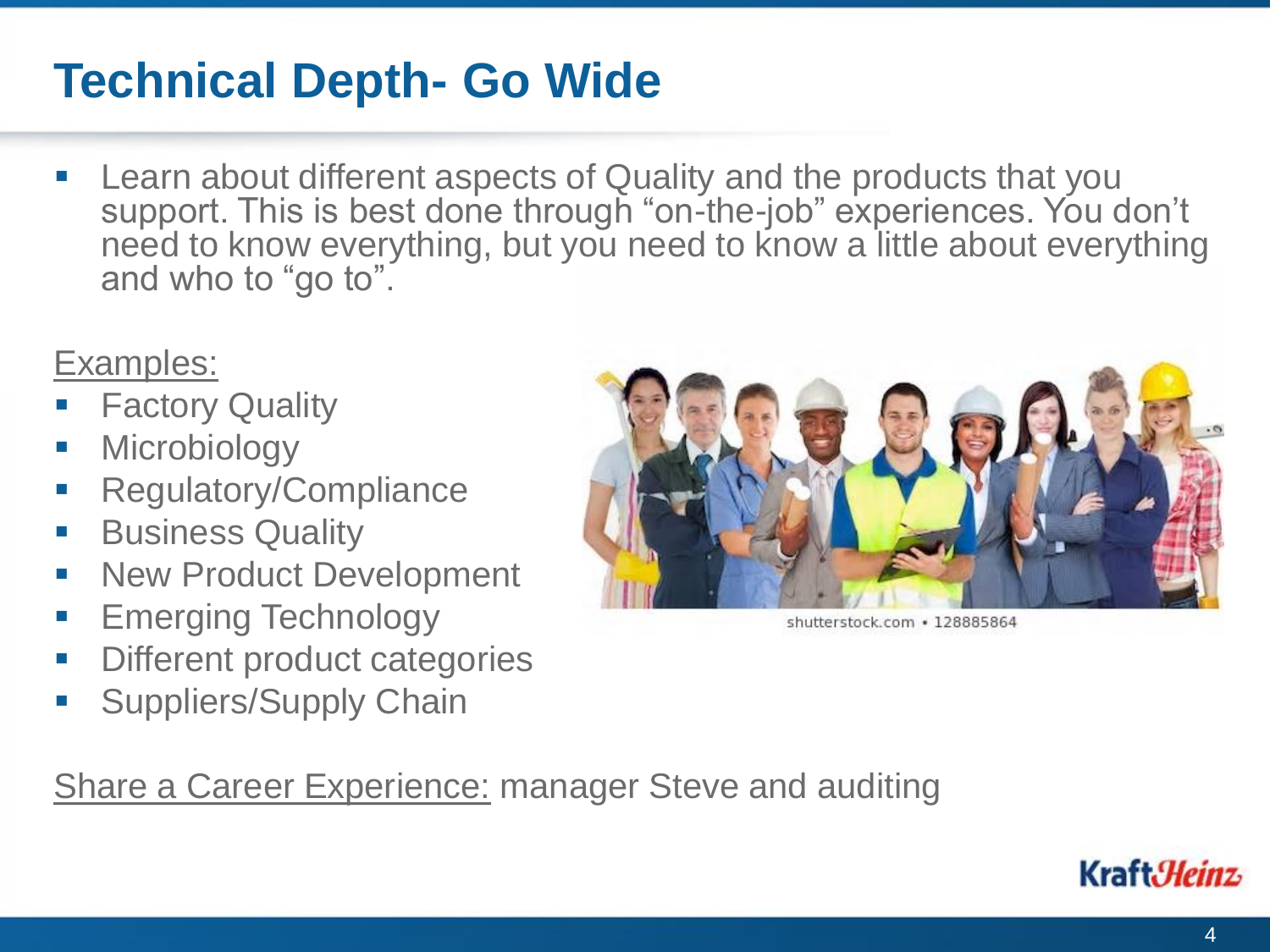# **Leadership Skills**

- **FYI book is a comprehensive analysis of skills about different leadership** skills
- Figure out where you have opportunities and create a development plan (development or overused skill)
- Make sure you do not have a roadblock
- Use your strengths to your advantage
- Seek out mentor or leader to assist: **ASK FOR HELP**

#### Quality Role (my opinion):

- **Dealing with Ambiguity**
- Standing Alone
- Integrity and Trust
- **Command Skills**
- **Timely Decision Making**
- Conflict Management
- **Drive for Results**
- Motivating Others

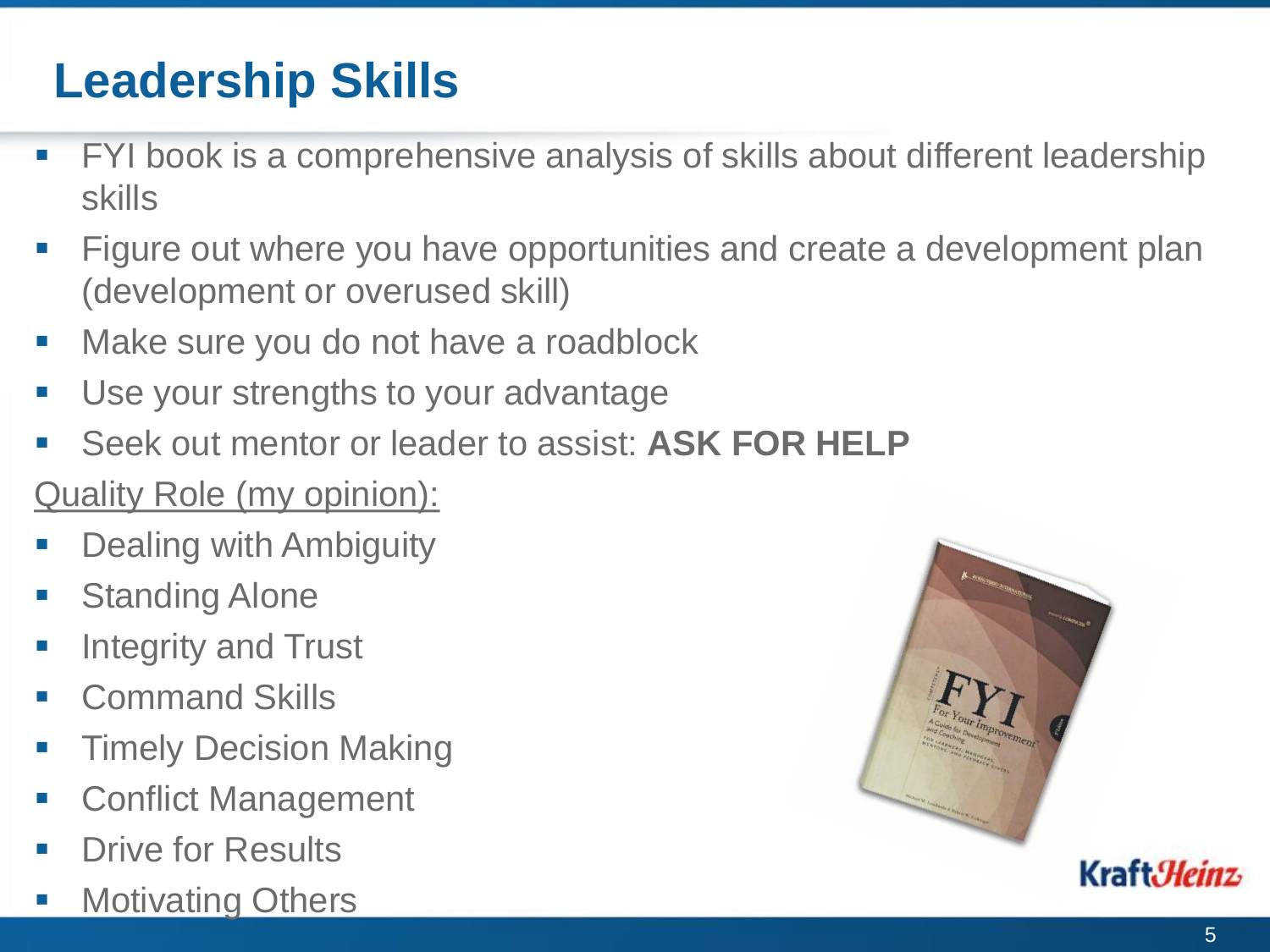Kraft*Heinz* 

# **Continued Education**

- 90% of what you need to know in Quality is "on-the-job" training
- 10% is continued education
- Examples:
- Certifications (Preventative Controls, FSVP)
- Certified Quality Auditor
- **Example 2** Certified Quality Engineer
- **Product training (Classes or Degrees)**
- **E** Leadership

Share a Career Experience: Certified Quality Engineer



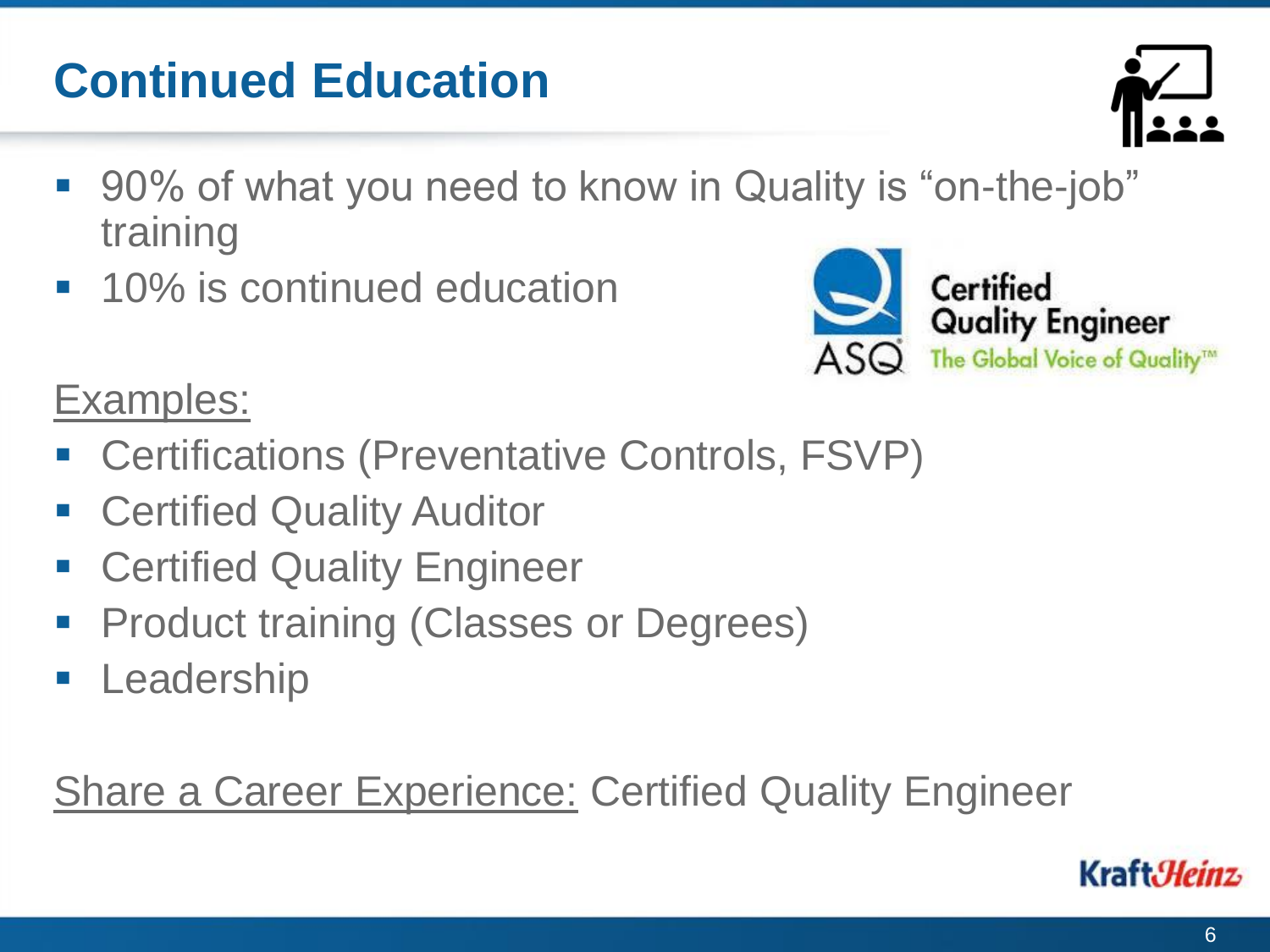7

Kraft*Heinz* 

In every job, you must achieve extraordinary results.

▪ Vision- Where are we going and **how** we will get there

\* The vision should align with the company values/vision,

and be achievable, but challenging.

- **E** Team/Compassion
- **Hard Work**
- Constant tracking and reporting
- Adjust Plan if needed (divide and conquer)

**Share a Career Experience: Complaint reduction Copack and Supplier** 



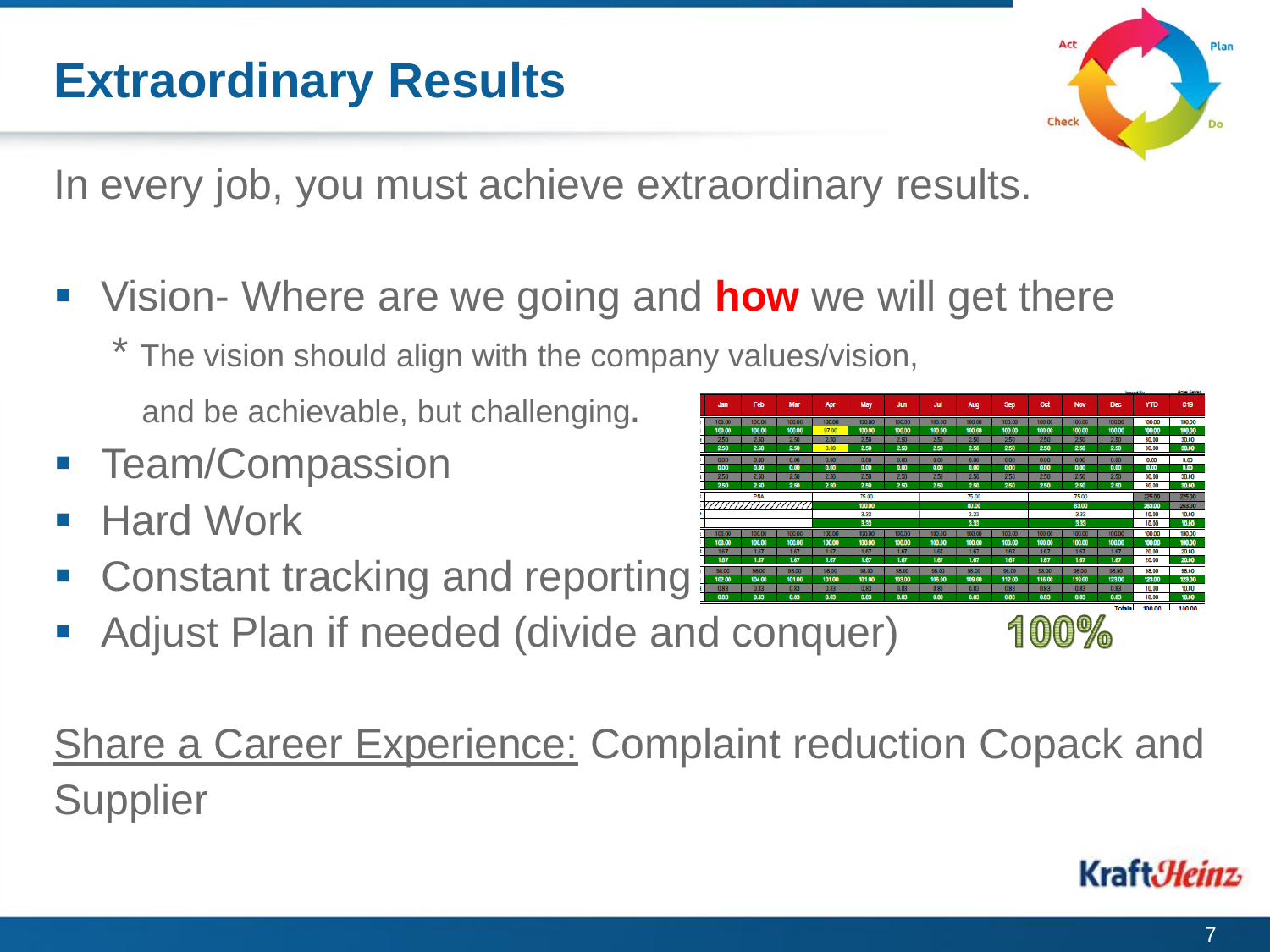### **Critical Experiences**

- Factory- more than one with differing responsibilities
- Corporate roles- multiple functions
- **Different organizations may have other requirements** depending on structure (figure out what those positions are) May include: Operations or R&D and may change with different leadership

Share a Career Experience: Quality Manager- Niles Bakery



Kraft.*Heinz*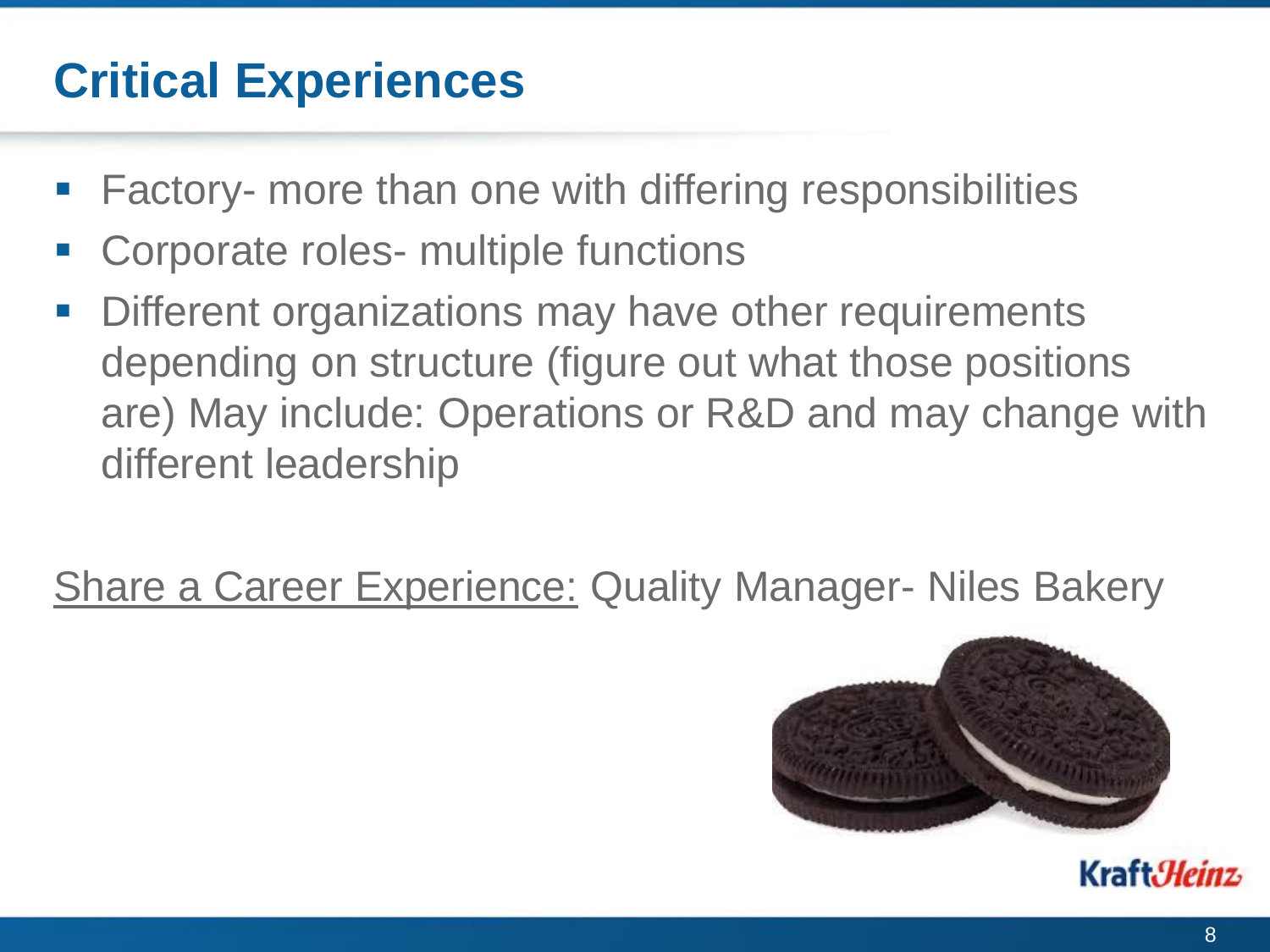## **Unwritten Rules/Skills**

- You must be flexible, what can you do vs. what you can't do
- Choose to be happy
- Dream Big
- **Treat your people with respect and make sure** they are balancing work and life (they will be happy)
- Come to work with energy "pep in your step" and "sparkle in your eye"
- Be willing to do anything you ask your team to do and do it
- **E** Always make time for your team
- **Take care of your health**
- People are not things and are all different so adjust your style to best fit
- Make work happen, don't let work happen to you (Hunter vs. Gatherer)

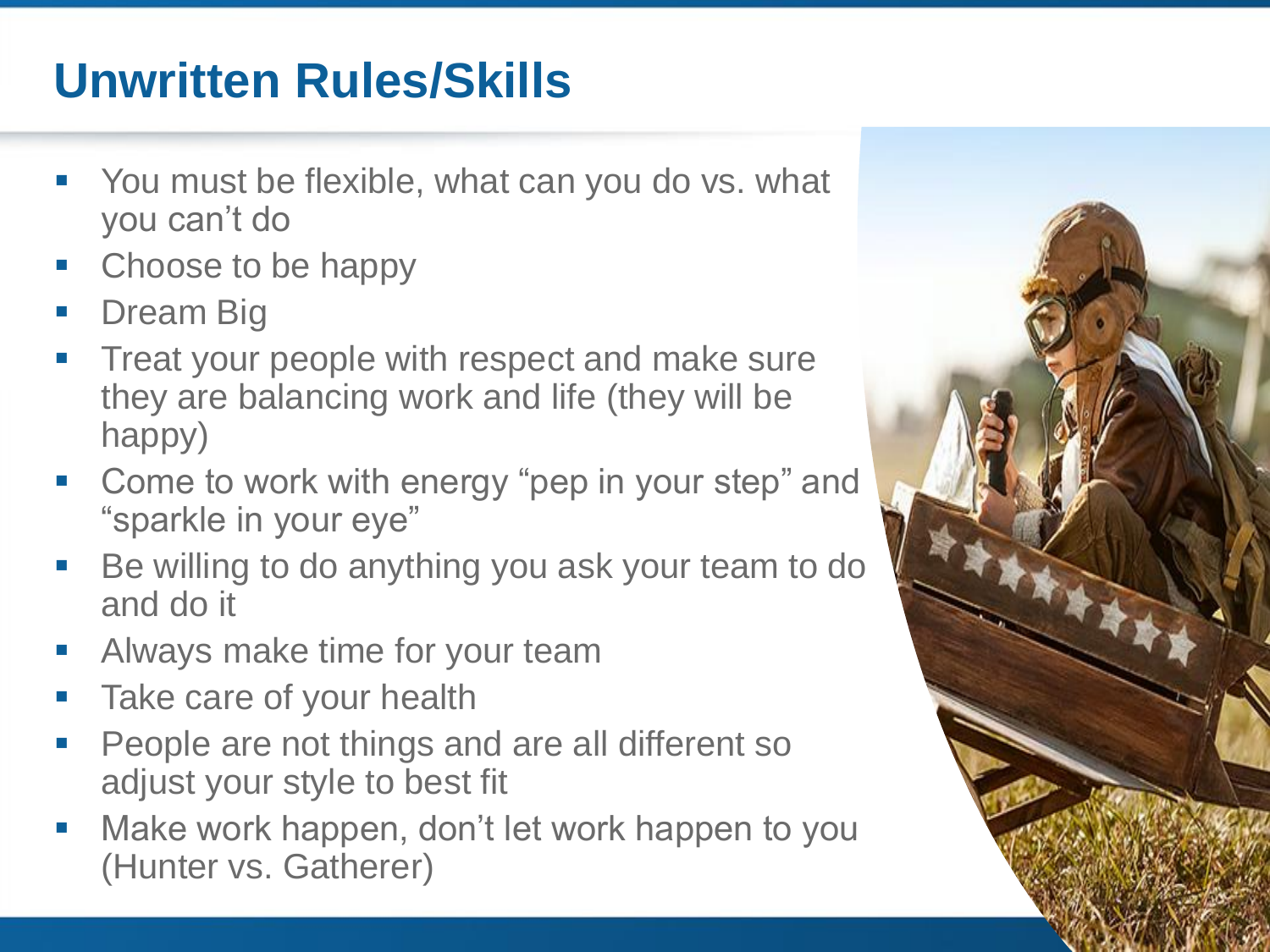## **Unwritten Rules**

- **Example 3 Speak from the heart**
- Do not compromise your values no matter what
- Own your mistakes and development needs
- Surround yourself with people that are different than you
- Have fun and get to know your team
- Be grateful and say thank you

**Share a Career Experience: Interviewing** at time of merger

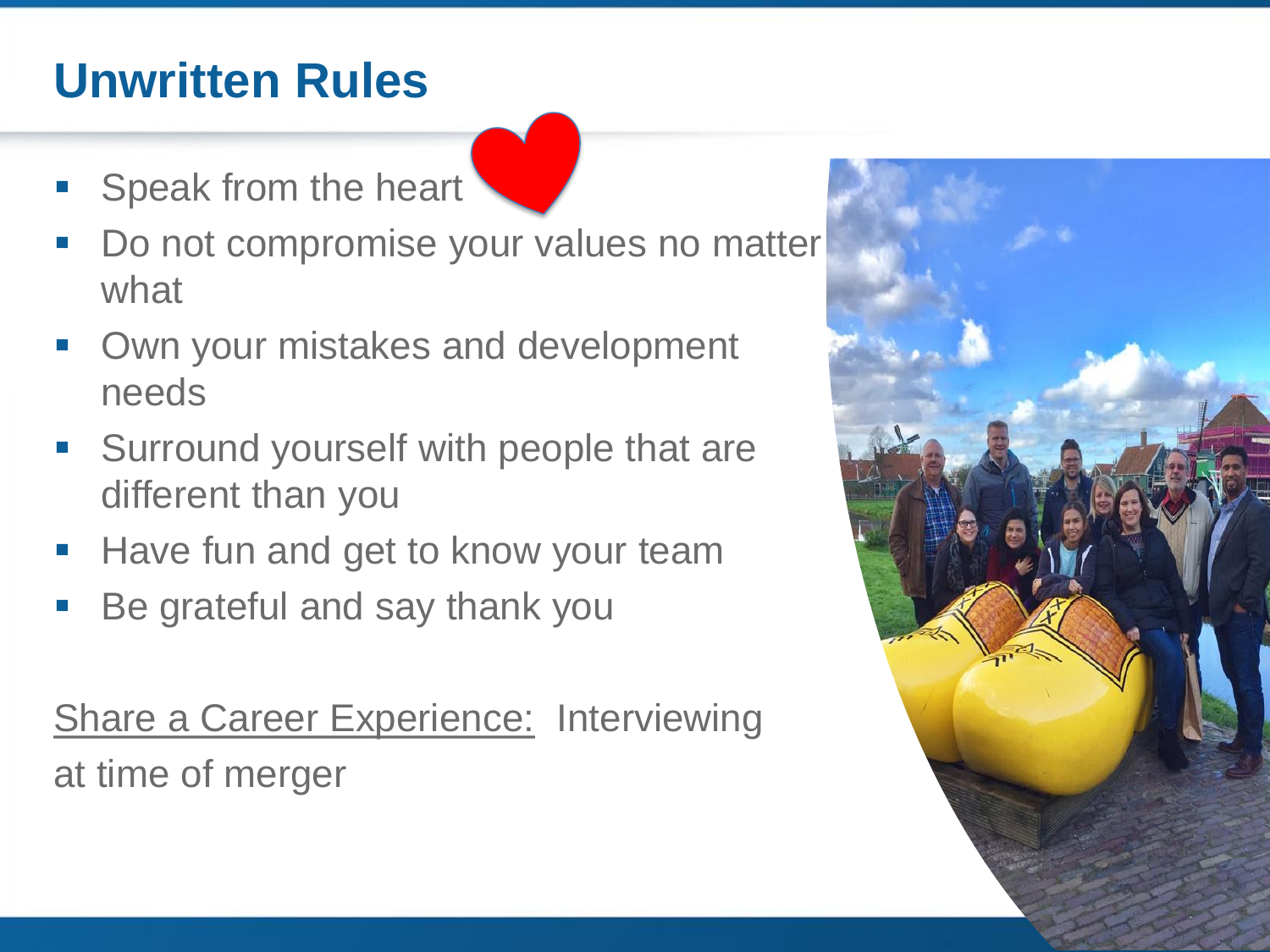# **Tenants of KiMudo**

#### **1. Courtesy**

Treating people with the respect that they deserve.

#### **2. Humility**

Recognizing that no matter how great your accomplishments are, they do not make you a bette person than anyone else.

#### **3. Integrity**

Knowing the difference between right and wrong, and choosing to do what is right.

#### **4. Perseverance**

Continuing even in the face of adversity.

#### **5. Self Control**

Exercising restraint over yourself, and being in command of your thoughts, feelings and actions.

#### **6. Indomitable Spirit**

The spark that gives you the power to persevere.